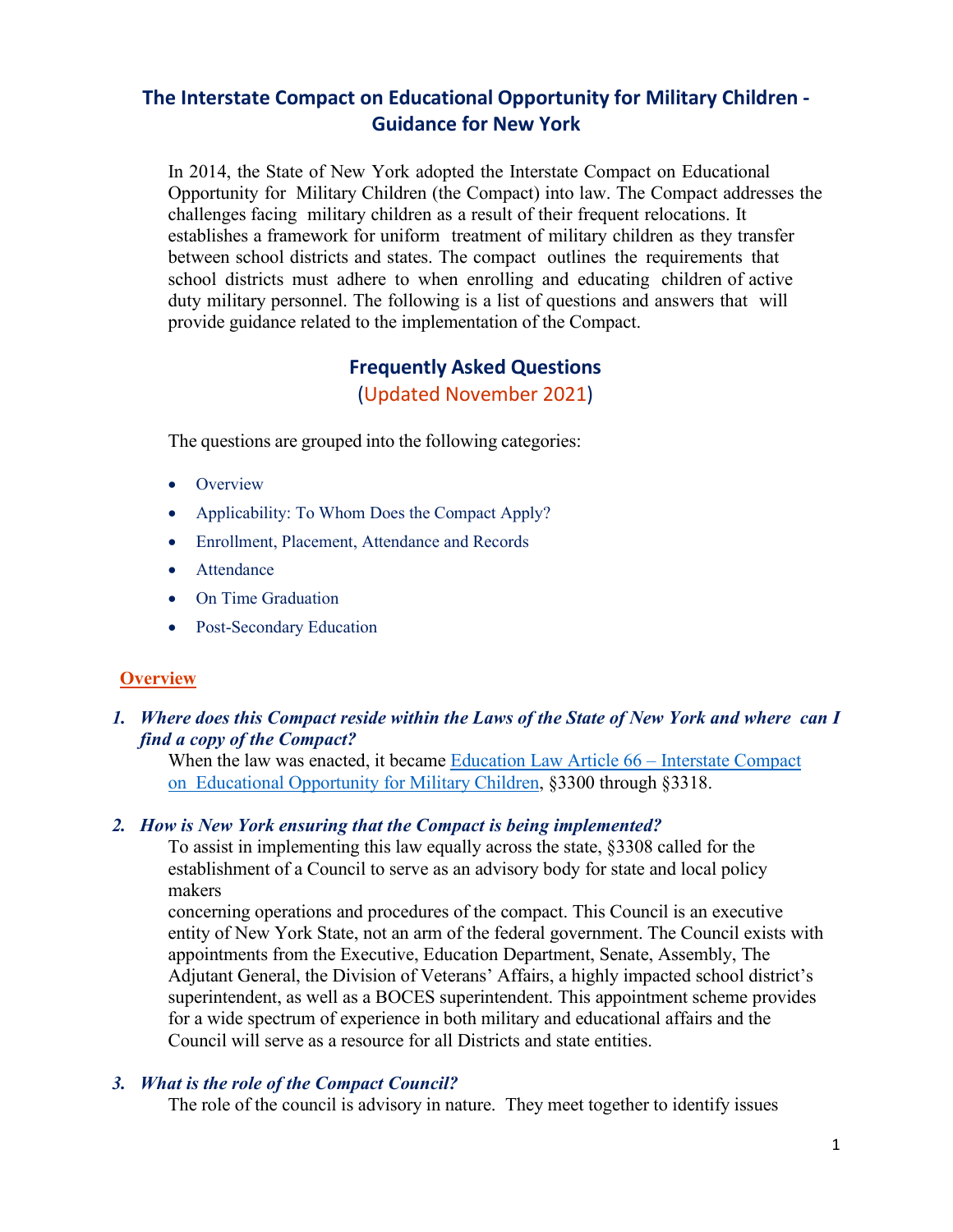facing children of active military personnel in the state. They make recommendations and provide technical assistance related to educational issues that arise for such children.

## <span id="page-1-0"></span>**Applicability: To Whom Does the Compact Apply?**

*4. How does this Compact affect my school district here in New York?*

All school districts must adhere to the rules in the compact when they have a child of active duty military personnel on their rolls.

## *5. Which students do the provisions of the Compact cover?*

The provisions of the Compact cover the following:

- Family members of *active duty* military personnel who are **in transition** as a result of their military status are covered under the Compact. These include active uniformed service of the United States including members of the National Guard and Reserve on active duty; and
- Children of members or veterans of the uniformed services who are severely injured and medically discharged or retired for a period of one year after medical discharge or retirement; and
- Children of members of the uniformed services who die on active duty or as a result of injuries sustained on active duty for a period of 1 year after death; and
- Children of Uniformed Members of the Commissioned Corps of the National Oceanic and Atmospheric Administration (NOAA), and United States Public Health Services (USPHS).

## *6. Does the compact apply to private schools?*

No. The Compact applies to all public schools and charter schools, but no private schools or home-schooled students.

## *7. What is the definition of active duty military personnel?*

"Active duty" means full-time duty status in the active uniformed service of the United States, including members of the National Guard on active duty orders, and Reserve on active duty orders.

### *8. What does it mean to be "in transition"?*

In "transition" means either:

- The formal and physical process of transferring from school to school as a result of military orders; or
- The period of time that a student moves from one school in the sending state to another school in the receiving state.

### *9. My district is not located near a military installation. How does this Compact affect my district?*

Active duty military personnel can be assigned to recruiting stations, graduate and academic programs, or to Reserve and National Guard units as advisors all over the state of New York. Therefore, there is the possibility that they may live almost anywhere, and in any district within New York. The Compact applies to the children of transitioning active duty military personnel, so could potentially impact any district in New York.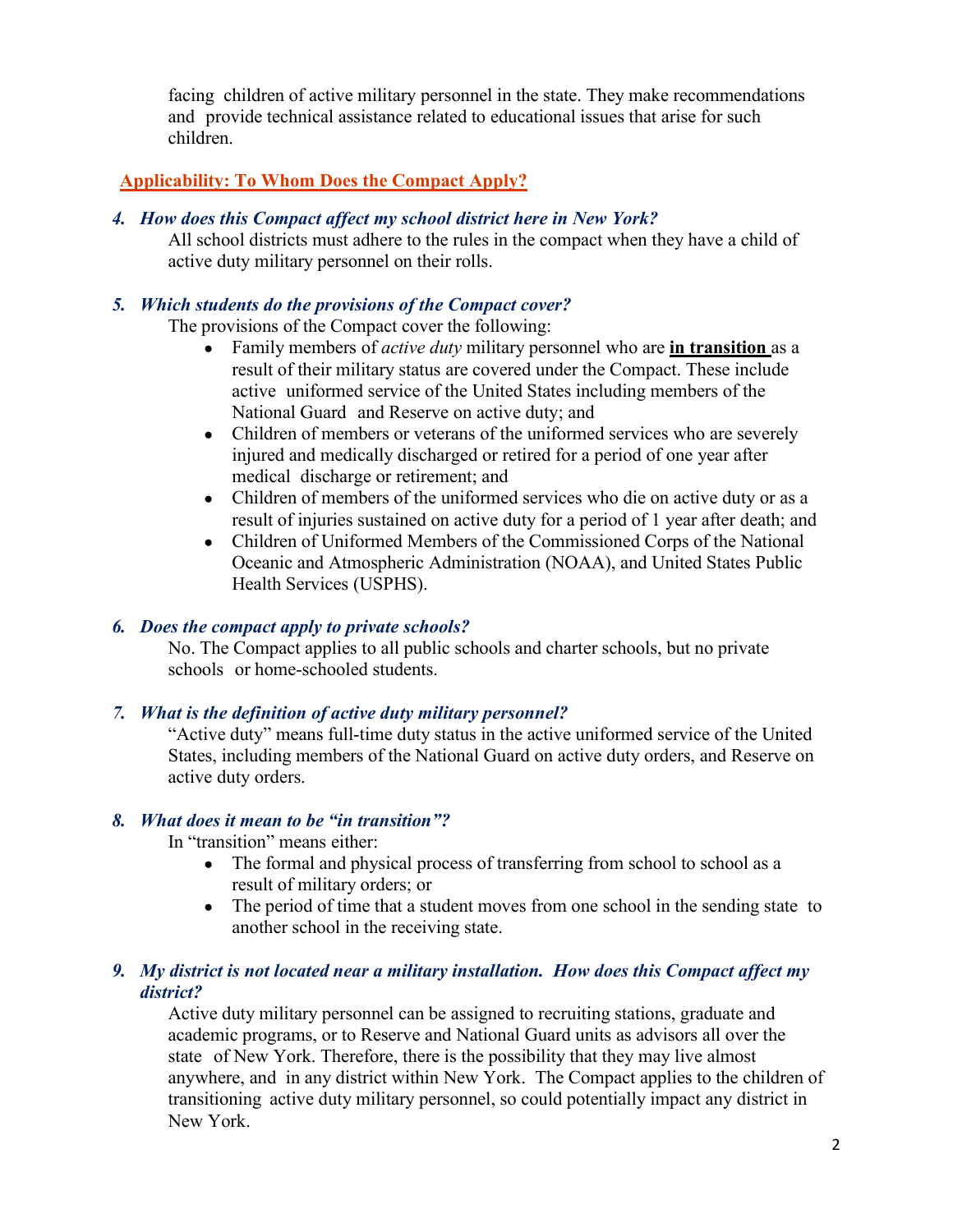#### *10. We have a National Guard armory in our District, and it has just been called to active duty to support overseas activities being conducted by the military. Does the Compact apply?*

If the unit has been activated into **Federal** service, and is now under **Federal** control, the Compact applies. If it was activated for a statewide emergency, the Compact would not apply.

### *11. Why is the National Guard addressed in the Compact? Guard members are typically local residents. How does the compact apply to Guard units?*

The Compact addresses deployments. Guard units are eligible for deployment, and this sometimes necessitates children being placed in a non-custodial parent situation. In these cases, the Compact would apply to affected students and impact both the district of residence and the district of location of the student.

### *12. What does the Compact cover?*

The Law covers a broad range of factors including:

- Educational and enrollment records  $(\text{\$3304})$
- Eligibility for enrollment  $(\S$ § 3304 and 3306)
- Graduation requirements  $(\text{\$3307})$
- Placement and attendance (§3305)

### <span id="page-2-0"></span>**Enrollment, Placement, Attendance and Records**

#### *13. What is a district's obligation when it comes to enrollment of a child of active duty military personnel?*

The law requires that a district must ensure the smooth transition and timely enrollment of the student. In November 2021, Education Law §3304 was amended to require advanced enrollment. School districts must permit preliminary enrollment by remote registration, without charge, for students covered under the Interstate Compact.

§ 3304-a. Advance enrollment. A student whose parent or guardian is being relocated to the state under military orders and is transferred or is pending transfer to a military installation within the state shall be deemed to be a resident pupil of a school district for the purposes of enrollment pursuant to section three thousand two hundred two of this title, provided that such parent or guardian provides a school district an address that the student will reside within the boundaries of the district in which the student is to be enrolled. A school district shall permit a student to enroll preliminarily by remote registration without charge and shall not require the student or the parent or guardian of the student to physically appear at a location within the district for the purpose of enrolling the student provided the parent or guardian of the student provide a school district with military orders that a parent or guardian will be stationed in this state during the current or following school year and an address within the boundaries of the district in which the student will reside and is to be enrolled.

### *14. If a military child arrives in our school, are there any special procedures we should follow with regard to student records?*

The law requires that the "sending school" provide the family with an unofficial set of records to be hand carried to their new "receiving school." Guidance staff should appropriately place the child based on the information contained in these unofficial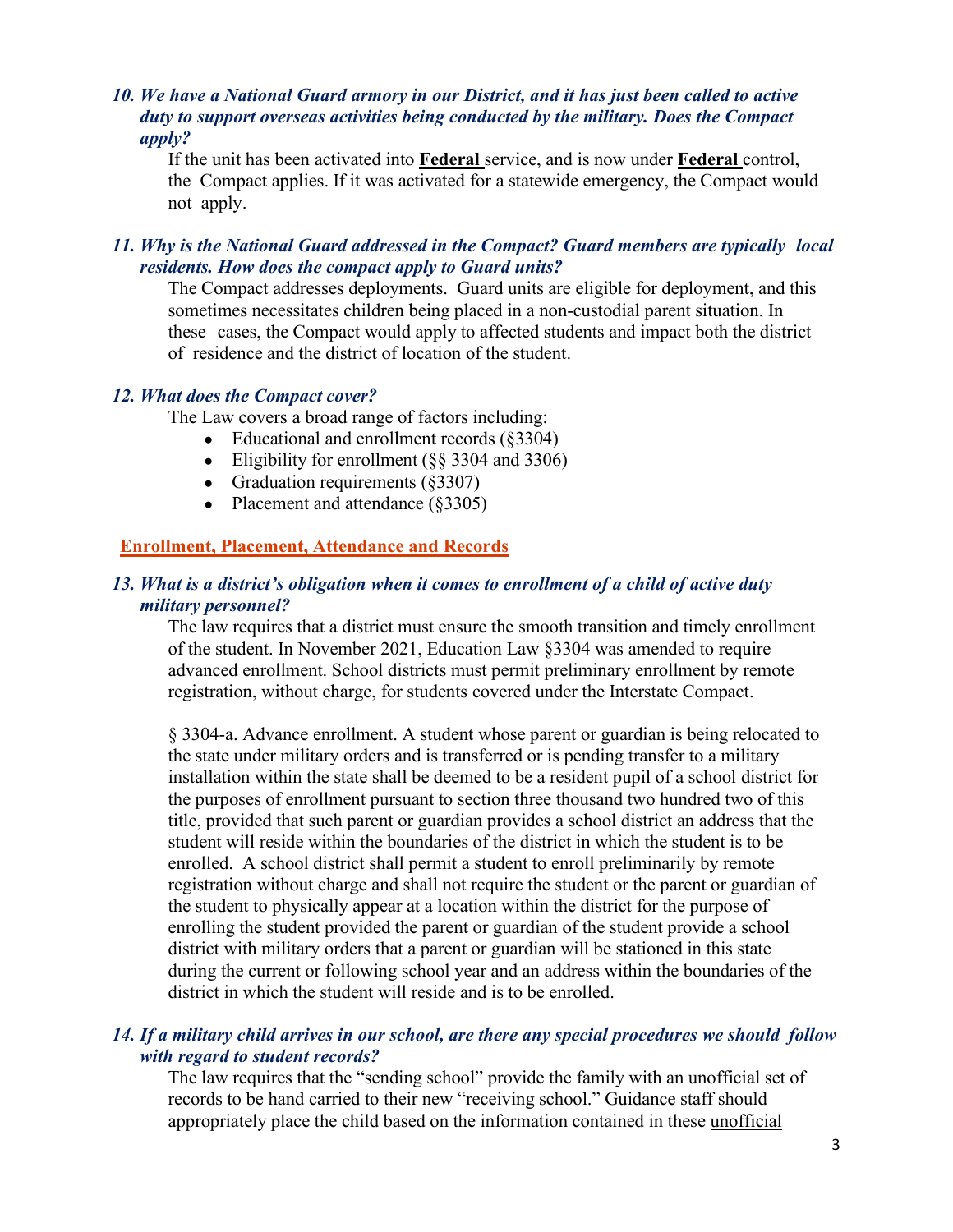records pending receipt of the official records and validation of that placement. If a military child is leaving your school district, you will become the "sending school" and must provide similar, unofficial records to the military parents to carry to their next assignment and the new "receiving school."

#### *15. How long will it take to get official records to validate the placement?*

Ideally it should take no more than 10 days. All fifty states, including the District of Columbia, have adopted the Compact, each "sending school" should be working toward that same goal of 10 days or as soon after that as is reasonably possible.

#### *16. What happens if the sending school is overseas?*

Department of Defense Education Activity and International Schools are expected to comply with the requirements to provide for a timely transmission of official records and the provision of unofficial records to be hand carried. If for any reason school districts are not receiving records from schools within or outside the United States in a timely manner, please notify the council at [MilitaryCompact@nysed.gov f](mailto:MilitaryCompact@nysed.gov)or assistance.

### *17. If a district is made aware that a child of active duty military personnel will be coming in the future, what do they do?*

The district should open a channel of communication with the family and begin accumulating information. A student whose parent or guardian is being relocated to the state under military orders and is transferred or is pending transfer to a military installation within the state shall be deemed to be a resident pupil of a school district for the purposes of enrollment. The district should make all possible arrangements to get the child properly enrolled and arrange for attendance as soon as possible. Additional information may be referenced in FAQ #13.

#### *18. In what grade level should a student be placed when transitioning from another state under Compact rules?*

Initially students should be allowed to continue their enrollment at a grade level in New York, commensurate with their grade level at a local education agency in the sending state at the time of transition. A student who has completed a grade level in a sending state shall initially be eligible for the next highest grade level in New York regardless of age. After transition, subsequent evaluations conducted by the receiving school can be performed in order to ensure appropriate placement.

### *19. If a military child does not meet the age requirement for enrollment in kindergarten or first grade in New York, but they were enrolled in school in another state, how does the Compact address this?*

A child who has been enrolled in, and attending a *public* school in another state, shall be allowed to continue their enrollment in the New York State receiving school and shall be promoted upon satisfactorily completing the requisite grade level work, regardless of age. In practice, most states age requirements are stricter than those in New York, so this should rarely be an issue. It is important to note that the child not only have been enrolled in a public school in the sending state, but also have been in attendance in that school. Mere enrollment is not sufficient; attendance must be included in the record, even if for only one day.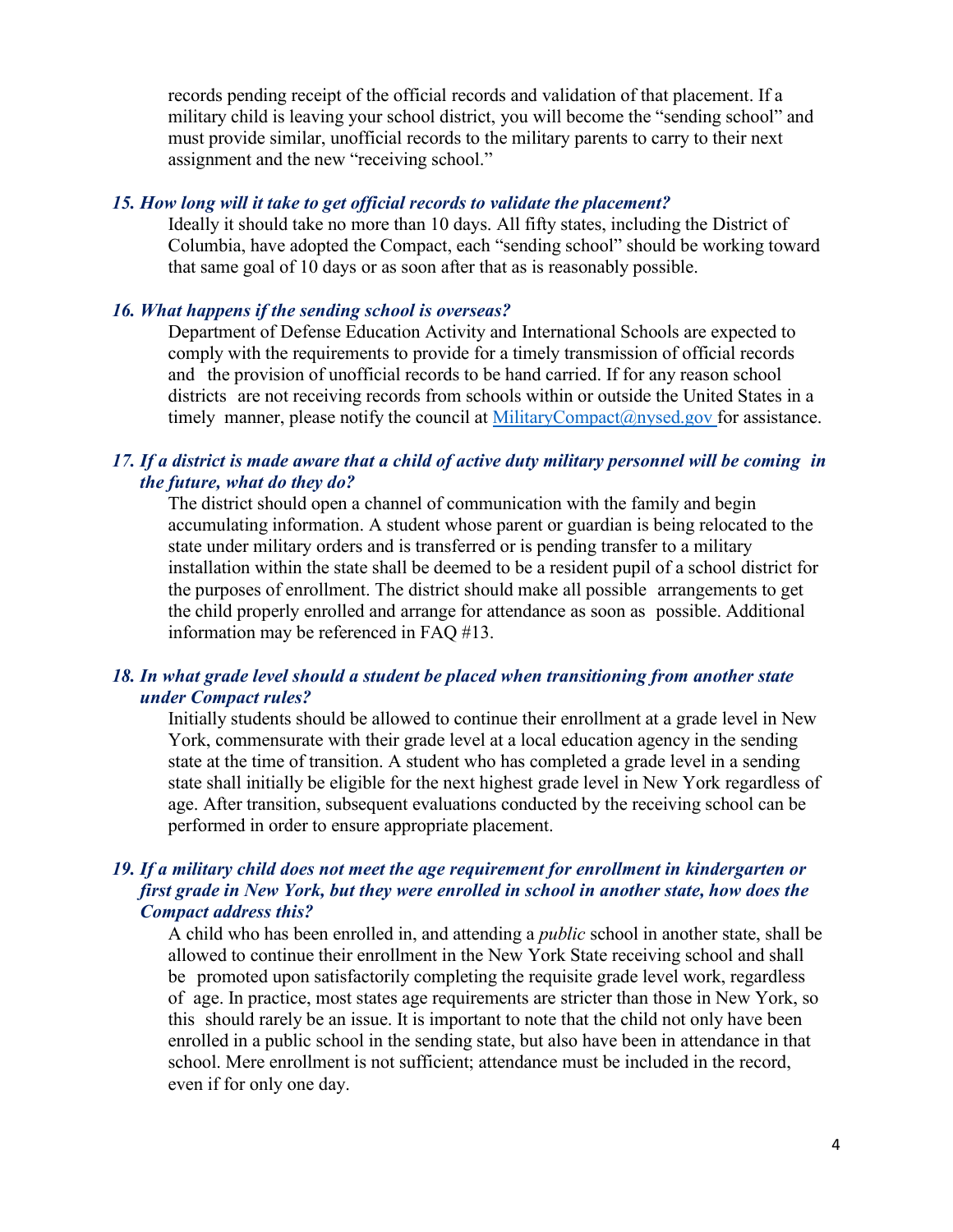#### *20. What is the receiving district's responsibility when it comes to placing a transitioning student into educational course work?*

The receiving school shall initially honor the placement of a student in courses based upon the student's enrollment in the sending state's school, if the courses are offered and there is space available. These courses include but are not limited to honors, International Baccalaureate, Advanced Placement, vocational, technical and career pathway courses.

#### *21. If the school district contracts with a BOCES to offer coursework or services for district students, must the school district offer enrollment to a transitioning student into such courses?*

Yes. To the extent there is space available transitioning students must be able to continue enrollment in courses started at the previous school.

#### *22. How do we address children with special education needs who are covered under the Compact?*

Schools are required to comply with the Individuals with Disabilities Education Act (IDEA) and Part 200 of Commissioner's Regulations.

### *23. What is the receiving district's responsibility when it comes to placing a transitioning student into educational programs such as Gifted and Talented?*

The receiving school shall initially honor the placement of a transitioning student in such programs, based upon current educational assessments conducted at the sending school, provided that programs exist and there is space available. The receiving New York school may perform subsequent evaluations to ensure appropriate placement of the student.

#### *24. If a student is living in temporary housing while the parent is in transition, must the district of location of the temporary housing enroll the student?*

Yes. Regardless of where the student is residing, they are entitled to a free, appropriate public education in the district of location until they move to permanent housing. It is not unusual for military families to reside in hotels or with friends while the military member moves to a new assignment. While in this status they are entitled to all rights and considerations a district resident would accrue.

### *25. What if a transitioning military child is placed in the care of a non-custodial parent or person standing in loco parentis that resides outside the school district of enrollment? Must the school district continue enrollment even if the student no longer resides within the district boundary?*

Yes. The student may continue to attend the school within New York, without the payment of tuition, in which he or she was enrolled while residing with the custodial parent until the child completes the highest grade level in such school district. The understanding is that the student would be temporarily with the non-custodial parent or person while the active duty member is on deployment. Therefore, to eliminate the necessity for the child to transfer schools (and districts) in the parent's absence, the child is allowed to remain in the current district/school so there is no disruption to the child's education. The child may remain in attendance until the parent returns from deployment at which time the residency would be with the parent(s). A school district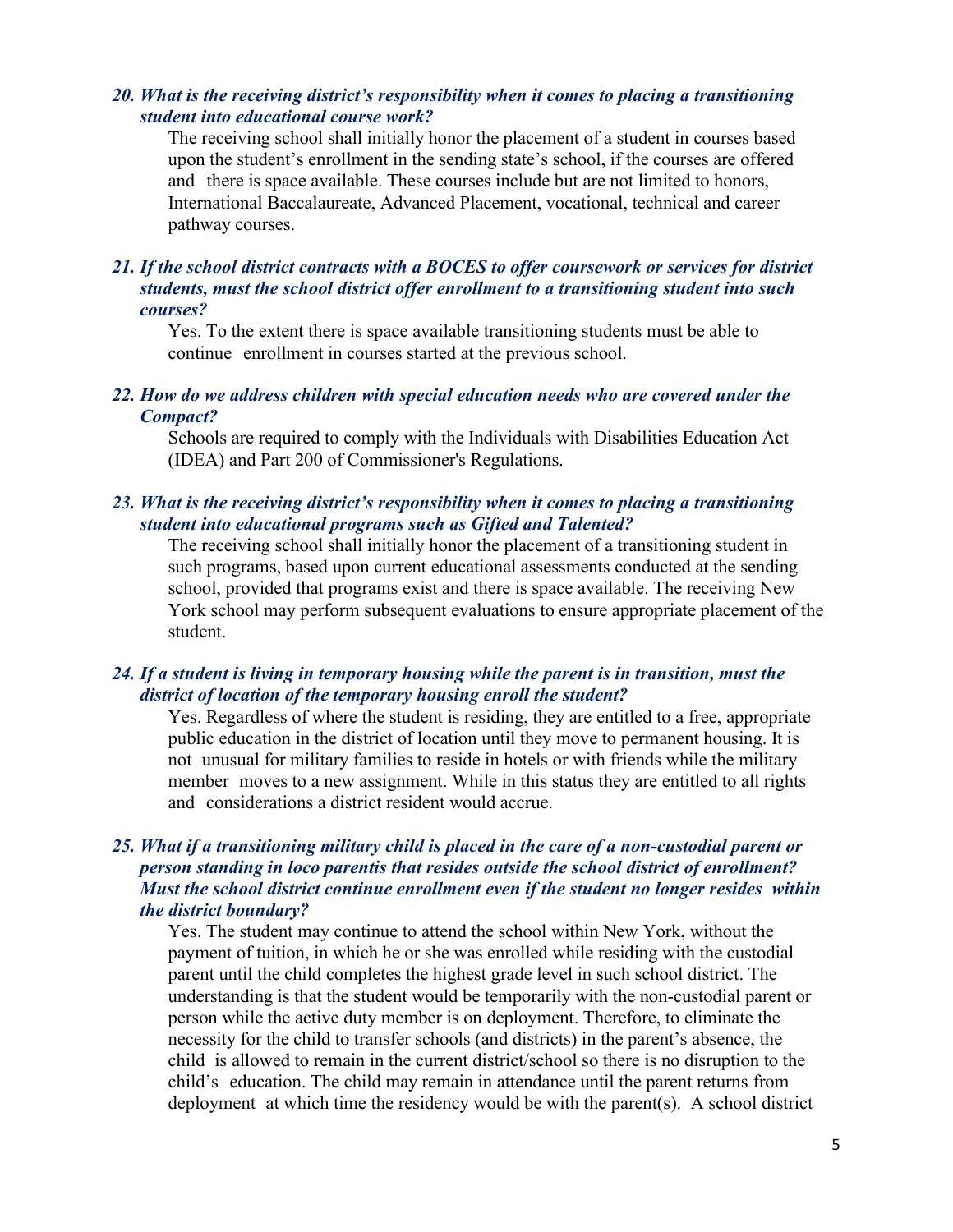may request a copy of the orders to verify deployment.

### *26. Must the school district continue to provide transportation to a student who is placed outside the district boundary with a non-custodial parent?*

There is no requirement to provide transportation to the transitioning student beyond that which is required under existing school district policy.

### *27. Are there any other enrollment related issues addressed in the Compact?*

Transitioning military children shall have the opportunity to participate in all extracurricular activities for which they are qualified regardless of application deadlines. In a practical sense, that means a transitioning military child who wishes to participate in extracurricular activities, may do so regardless of the enrollment deadline.

## *28. How does opportunity to participate apply to interscholastic athletics?*

For questions related to interscholastic athletics, contact the New [York State Public](http://www.nysphsaa.org/)  High [School Athletic Association.](http://www.nysphsaa.org/)

### *29. Who is responsible for implementing these provisions for military students?*

In accordance with Chapter 328 of the Laws of 2014, section 100.20 of the Commissioner's Regulations make it clear that notwithstanding any other provision of law or regulation to the contrary, school districts and charter schools shall comply with the provisions of Education Law §§ 3300-3318 relating to educational records, enrollment, placement decisions, excused absences, residency determinations and graduation requirements for military students.

## <span id="page-5-0"></span>**Attendance**

### *30. Are districts required to allow additional excused absences for students of active duty members of the uniformed services under the provisions of the Compact?*

In cases where a student whose parent or legal guardian is an active duty member of the uniformed services and has been called to duty for, is on leave from, or immediately returned from a combat zone or combat support posting, the superintendent of schools may consider granting additional excused absences in these limited circumstances. The Council recognizes that the student's place is in school as attendance is a predictor of academic success. However, it is recommended that the superintendent work individually with families in these limited circumstances to develop a plan where the student can spend additional time with their parent or guardian, without jeopardizing their academic progress.

## <span id="page-5-1"></span>**On Time Graduation**

### *31. The Compact addresses on-time graduation as a priority. What should we know with regard to that aspect of the law?*

The Compact states that:

- Specific required courses shall be waived if similar coursework has been satisfactorily completed.
- Receiving schools shall accept exit or end of course exams required for graduation from sending state, or national norm-referenced achievement test, or alternative testing, in lieu of testing requirements for graduation.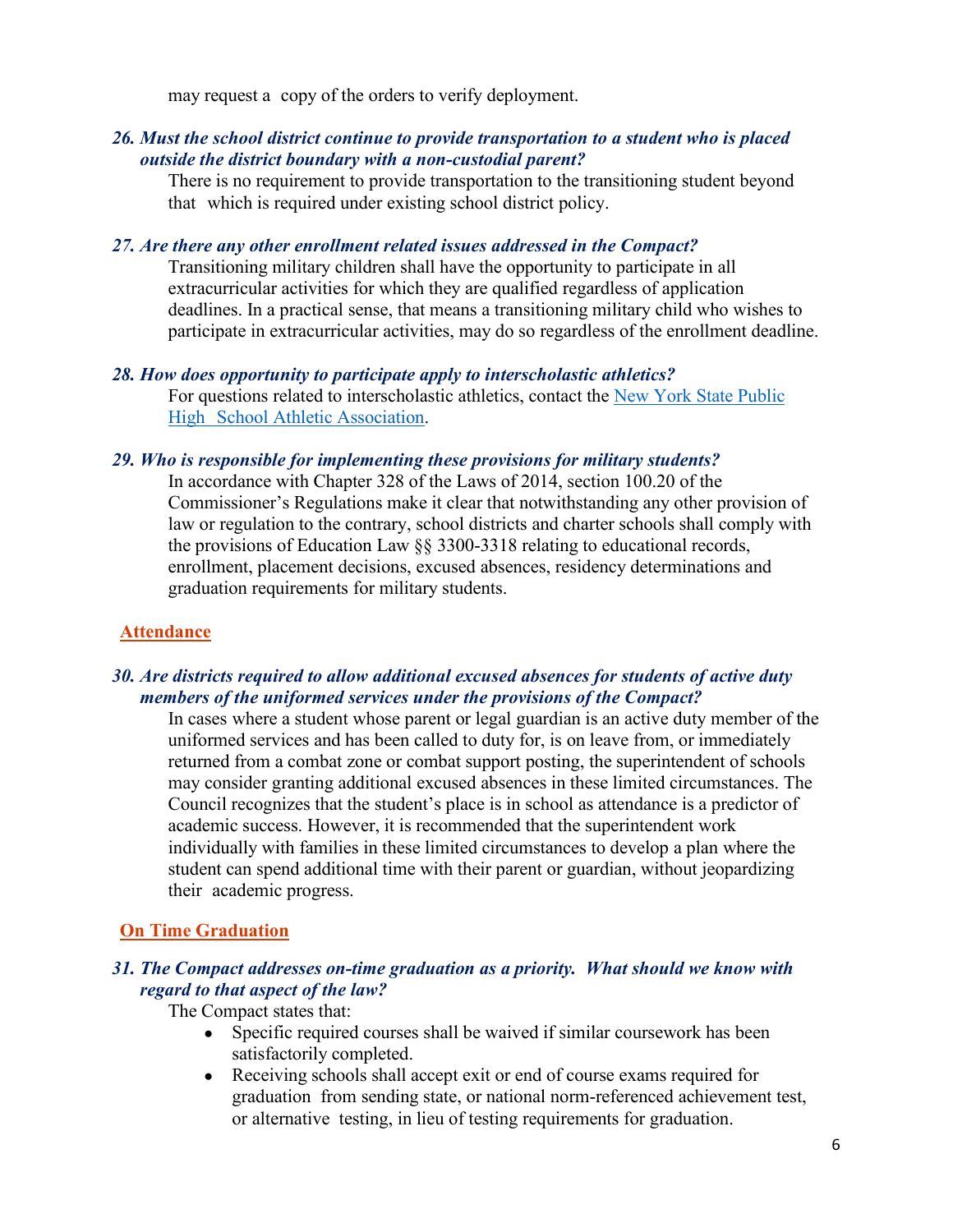• If there is no way to complete the necessary coursework for an on-time graduation, the receiving school shall work with the sending school to ensure receipt of an on-time diploma from the sending school, assuming the student meets the graduation requirements of that school.

## *32. The Compact states that district administration may waive specific courses required for graduation if similar coursework was completed at a sending school. Is this true?*

Yes. Under [Commissioner's Regulations 100.5\(d\)\(5\)](https://govt.westlaw.com/nycrr/Document/I3652b718c22211ddb29d8bee567fca9f?viewType=FullText&originationContext=documenttoc&transitionType=CategoryPageItem&contextData=(sc.Default)) principals have the authority to grant credit for work done outside a New York State high school. If a student has successfully completed a similar course in the sending school, the principal may accept that course in lieu of the New York State required course for graduation.

## *33. What flexibilities exist for students to meet assessment requirements for graduation?*

The Compact provides that States shall accept in lieu of testing requirements for graduation:

- Exit or end of course exams required for graduation from the sending state,
- National norm referenced achievement tests; or
- Alternative testing

## *34. May a receiving school accept a passing score (if so stated) on another state's assessment (or other assessment listed above) in lieu of a required Regents examination for graduation?*

Yes. Moreover, regulations provide that a public school district or charter school shall accept the following to meet the diploma requirements for such students in New York State:

- (1) Exit or end of course examinations required for graduation in the sending state, where the principal from the school in the sending state attests in writing to the principal of the school in New York that the student has achieved a satisfactory passing score on such exam(s) and that the student has met the proficiency standards for the course(s) assessed in the sending state; provided that, prior to accepting such exam(s), the principal of the school in the New York state may request additional information regarding the course(s) and exam(s) from the principal of the school in the sending state;
- (2) National norm referenced achievement tests, where the principal from the school in the sending state attests in writing that the student has achieved a score equal to or greater than the national grade equivalent corresponding to the grade in which the corresponding Regents examination required for graduation is typically administered; and
- (3) Where the principal of the school in New York state has accepted course credit for a course that would typically culminate in an examination required for graduation in New York State, the principal of the school in New York state shall accept any corresponding alternative end of course local examination for such course(s), where the principal from the school in the sending state attests in writing that the student has achieved a score on such exam that meets the proficiency standards for the course assessed in the sending state; provided that, prior to accepting such exam(s), the principal of the school in New York state may request additional information regarding the course(s) and exam(s) from the principal of the school in the sending state.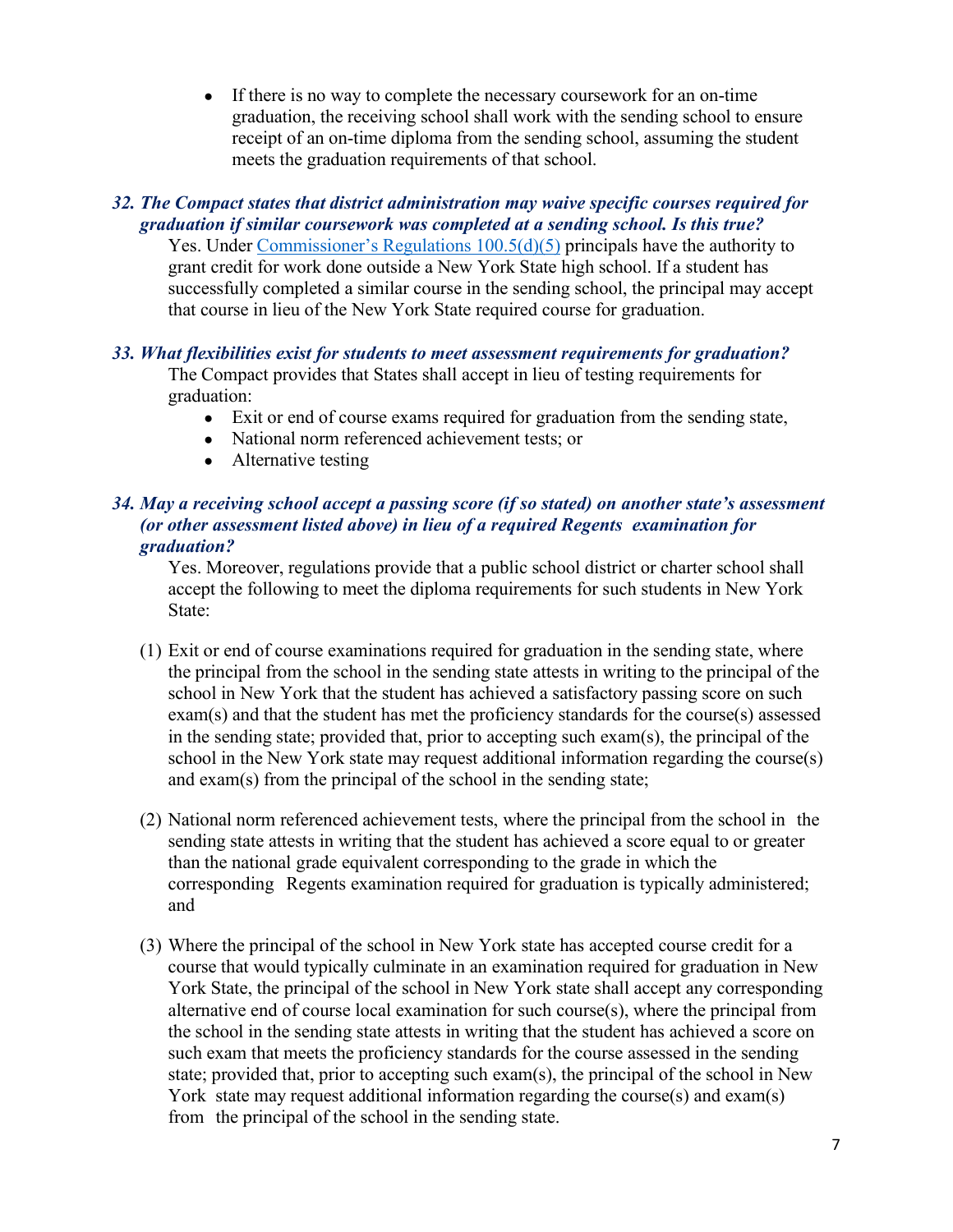In addition, all students, including students of military families, who spent three or fewer semesters in a New York State school prior to returning to a New York school in grade 11 or later, are eligible for the existing assessment exemptions outlined in [Commissioner's Regulations part 100.5\(d\).](http://www.nysed.gov/curriculum-instruction/1005-diploma-requirements#TransferCredit)

### *35. Is there a limit to the number of alternatives to Regents examinations under the Military Compact that a student may use toward meeting the diploma requirements?* No.

#### *36. If a student uses alternatives to Regents examinations under the Military Compact can they qualify for the honors designation on their diploma?*

Any student who substitutes more than 2 examinations for required Regents examinations in order to earn a diploma in New York State, cannot qualify for the honors designation on their diploma. Additional information can be referenced on the [Endorsements and Seals](http://www.nysed.gov/curriculum-instruction/endorsements-and-seals) webpage.

### *37. Can a student use alternative assessments under the Military Compact to earn the Regents Diploma with Advanced Designation?*

Yes. The alternative assessments permitted under the Military Compact may be applied to any diploma type.

### *38. Can a student use alternative assessments under the Military Compact to earn the mastery in science and/or the mastery in mathematics endorsement?*

No. In order to earn mastery, students need to earn an 85 or above on three Regents exams in science and/or three Regents exams in mathematics. Since this endorsement is dependent upon Regents exam scores, the endorsement cannot be granted without taking the associated Regents exams.

Note that students with exemptions due to COVID-19 may earn the mastery endorsement if they meet one of the following conditions:

- pass 3 math and/or 3 science Regents Examinations with a score of 85 or higher; or
- pass 2 math and/or 2 science Regents Examinations with a score of 85 or higher and are granted an exemption on a third math and/or science Regents Examination; or
- pass 1 math and/or 1 science Regents Examination with an 85 or higher and earn a final course grade of 85 or higher in 2 additional math and/or science courses culminating in a Regents Examination for which they are granted an exemption.

Additional information can be referenced on the [Endorsements and Seals](http://www.nysed.gov/curriculum-instruction/endorsements-and-seals) webpage.

## *39. What happens if a transitioning student enrolls in a New York State high school during senior year? What flexibilities are districts able to utilize to ensure on time graduation?*

Districts must avail themselves of all the flexibilities in [Commissioner's Regulations](http://www.nysed.gov/curriculum-instruction/1005-diploma-requirements#TransferCredit)  [part](http://www.nysed.gov/curriculum-instruction/1005-diploma-requirements#TransferCredit) [100.5\(d\)](http://www.nysed.gov/curriculum-instruction/1005-diploma-requirements#TransferCredit) governing transfer students. If a student is unable to complete the graduation requirements on time, the district must work with the previous school from the sending state to ensure the completion of diploma requirements from the sending state. The student would complete his/her education in New York but receive his/her diploma from the sending school.